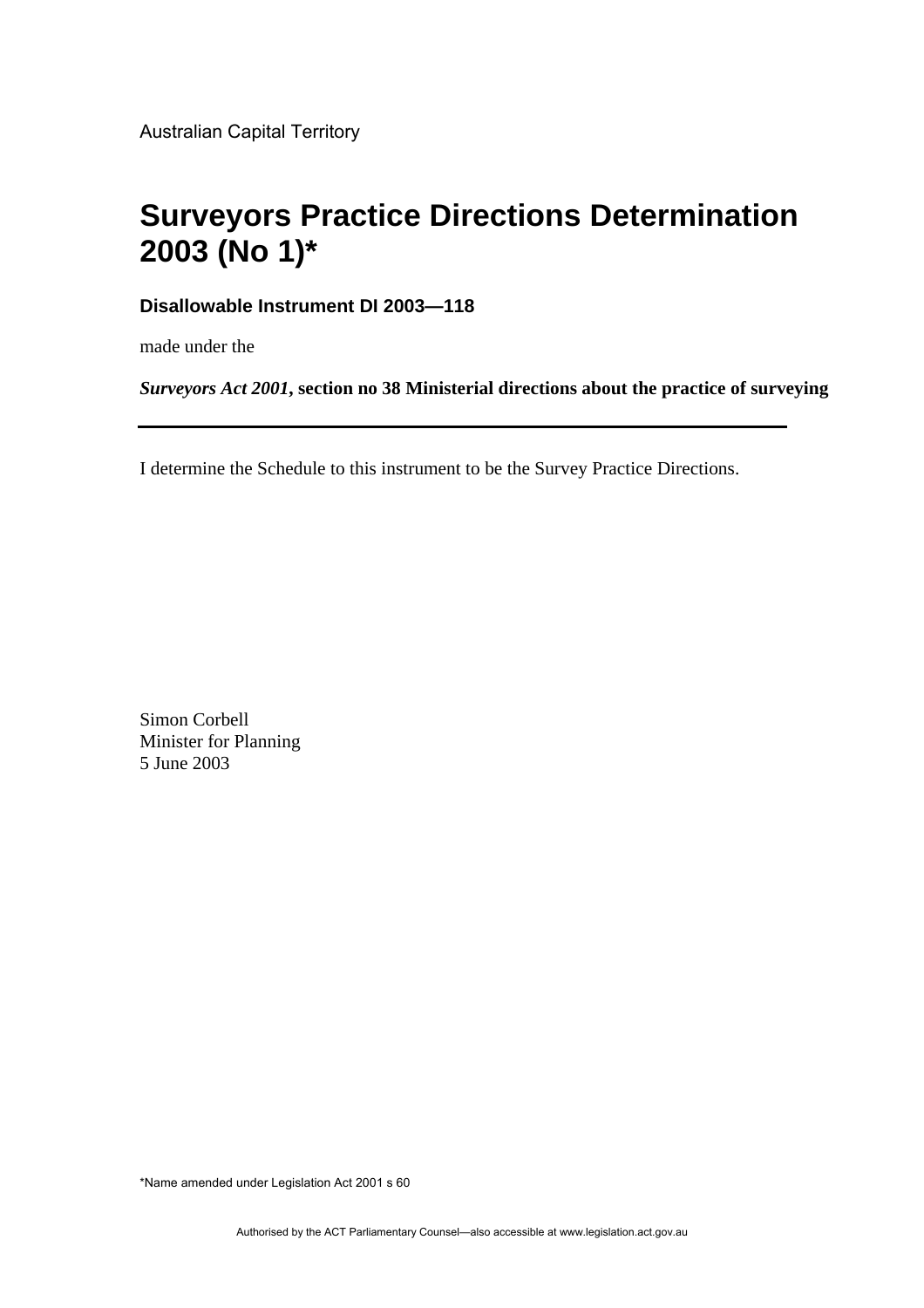## **Page 1 of 19 of the Schedule**

## **Part 1 - Preliminary**

- 1. These Directions may be cited as the Survey Practice Directions 2003.
- 2. These Directions are divided into parts as follows:

| Part I<br>Part II<br>Part III<br>Part IV<br>Part V<br>Part VI<br>Part VII<br>Part VIII<br>Part IX<br>Part X<br>Part XI<br>Part XII | - Preliminary (Directions 1-3)<br>- Definitions (Direction 4)<br>- Supervision (Directions 5-6)<br>- Survey Practice (Directions 7-21)<br>- Re-determination of boundaries (Directions 22-28)<br>- Irregular Boundaries (Directions 29-33)<br>- Nature and Position of Marks (Directions 34-38)<br>- Accuracy of Surveys (Directions 39-43)<br>- Identification Surveys and Remarking (Directions 44-46)<br>- Field Notes (Directions 47-51)<br>- Plans (Directions 52-57)<br>- Stratum Surveys (Direction 58) |
|------------------------------------------------------------------------------------------------------------------------------------|----------------------------------------------------------------------------------------------------------------------------------------------------------------------------------------------------------------------------------------------------------------------------------------------------------------------------------------------------------------------------------------------------------------------------------------------------------------------------------------------------------------|
| Part XIII                                                                                                                          | - Unit Titles (Direction 59)                                                                                                                                                                                                                                                                                                                                                                                                                                                                                   |
|                                                                                                                                    |                                                                                                                                                                                                                                                                                                                                                                                                                                                                                                                |

3. To remove any doubt, the Survey Practice Directions 2001 are hereby revoked.

## **Part II - Definitions**

*Definitions* 4. In these directions, unless the contrary intention appears:

 'AHD' means Australian Height Datum as defined in the National Mapping Council (now ANZLIC) Special Publication 10 (NMC SP10) published in May 1971.

 'Appropriate accuracy' means such accuracy as is reasonably possible of attainment in any particular survey.

 'Commissioner' means the person occupying the position of Commissioner for Surveys of the Australian Capital Territory.

 'Control Survey' means a high accuracy geodetic survey or a breakdown of a high accuracy geodetic survey established for the purpose of setting out any other survey or to which any existing survey can be related, shown on a plan signed by a registered surveyor and available from a government authority.

 'Control Mark' means a survey mark of a durable nature established and maintained as part of a horizontal or vertical control survey network.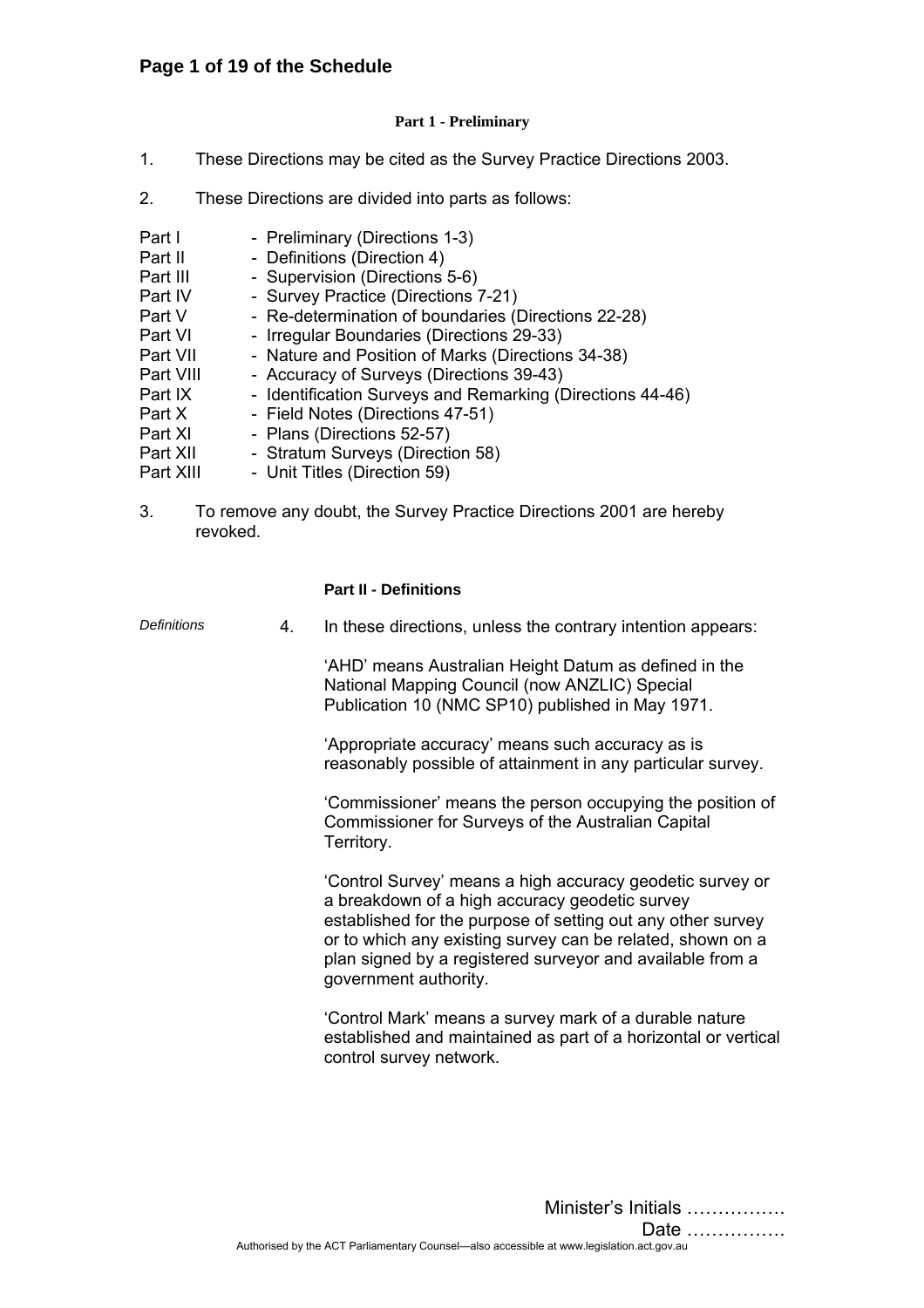'Co-ordinated Reference Mark' or 'CRM' means a reference mark, registered by a government authority, which has been or will be connected to a control survey such that coordinates derived from that control survey have been or will be attributed to the mark.

'GPS' means Global Positioning System.

 'Monument' means a natural or artificial object or point thereon which is used for the purpose of locating or relocating a boundary or point thereon.

 'Plan' means any drawing or record, signed by a registered surveyor, of either a partial or complete survey of land.

 'Reference Mark' means a survey mark of a durable nature placed or situated near and connected by measurement to a corner, angle or tangent point of any survey.

 'Rural Survey' means a survey, other than an urban survey, of land within the Territory for a purpose specified in Section 35 of the Act.

 'SP1' means the publication titled *Standards and Practices for Control Surveys (SP1)* as amended from time to time, published by the Inter-Governmental Committee on Surveying and Mapping.

 'Stratum' means any parcel of land consisting of a space of any shape below, on or above the surface of the land or partly below and partly above the surface of the land, all dimensions of which are limited.

 "Survey/Land Survey" means any activity carried out by a registered surveyor which results in a plan required in connection with any disposition of, or interest in, land under any Act.

 'Survey Mark' means any mark placed in accordance with these Directions or shown on a plan of a survey.

'The Act' means the Surveyors Act 2001.

 'Urban Survey' means a survey of land within the Territory for urban development for a purpose specified in Section 35 of the Act.

## **Part III - Supervision**

*Requirements for Supervision* 5. No requirements of these Directions shall be construed as to allow any survey to be made by other than a registered surveyor or without the supervision of a registered surveyor.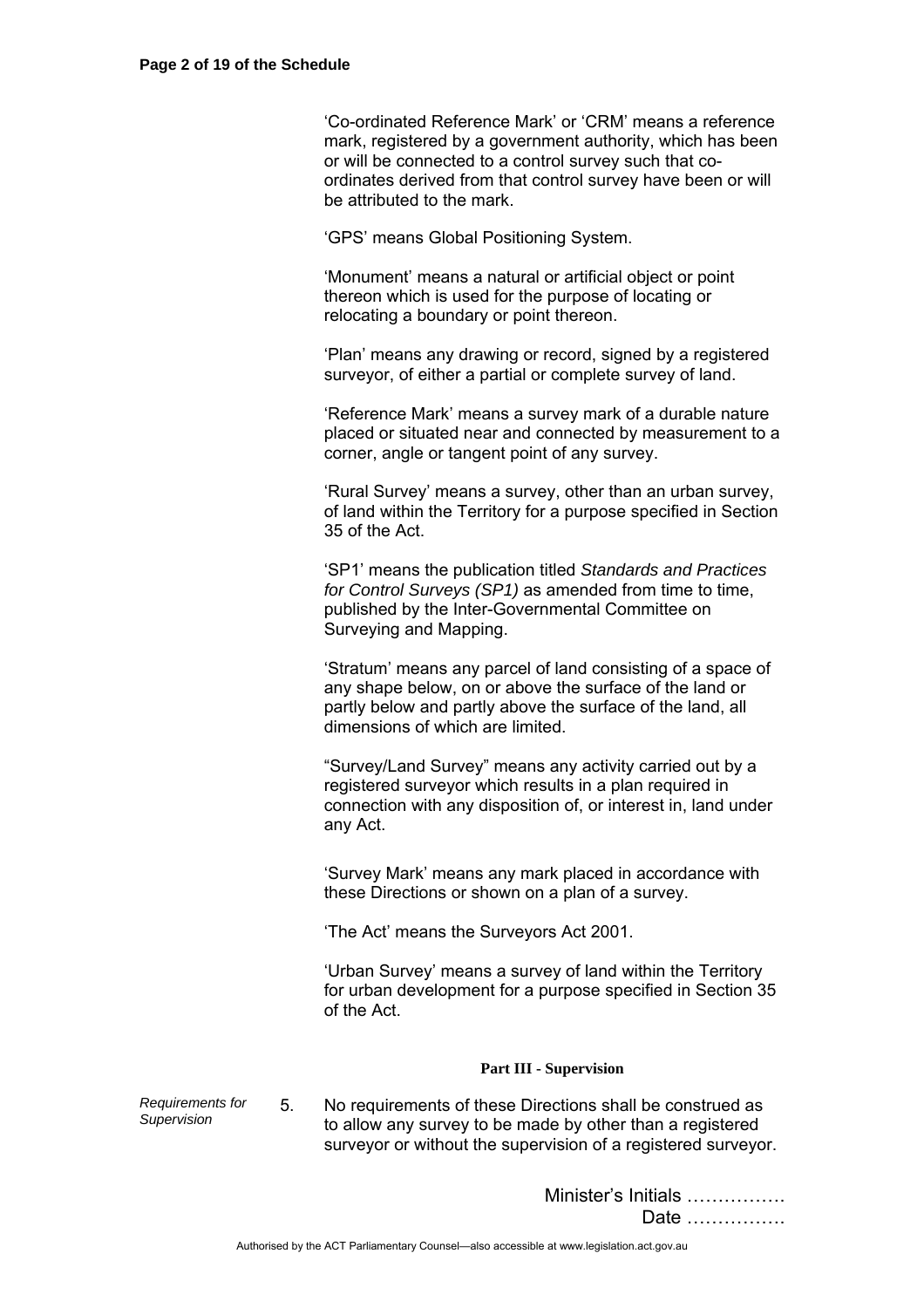| Nature of<br>Supervision                                 | 6.  | The nature and extent of supervision to be exercised by a<br>surveyor over a survey made under the supervision of the<br>surveyor shall be as follows:                                                                                           |
|----------------------------------------------------------|-----|--------------------------------------------------------------------------------------------------------------------------------------------------------------------------------------------------------------------------------------------------|
|                                                          |     | The Surveyor shall attend personally on the ground during<br>the making of the survey, and exercise such immediate<br>oversight and direction of the work, as will ensure that the<br>survey is carried out in accordance with these Directions. |
|                                                          |     | <b>Part IV - Survey Practice</b>                                                                                                                                                                                                                 |
| Power of Entry                                           | 7.  | A written notice of intention to enter upon land given under<br>Section 41 of the Act shall be in or to the effect of Form 3 in<br>the Schedule to these Directions.                                                                             |
| <b>General Provisions</b><br>for Undertaking a<br>Survey | 8.  | When undertaking a survey in accordance with these<br>Directions the surveyor shall:                                                                                                                                                             |
|                                                          |     | (a) (i) during the course of the survey locate or relocate<br>with appropriate accuracy the boundaries of the<br>land surveyed;                                                                                                                  |
|                                                          |     | (ii) place or if required replace such survey marks as<br>are required by that survey considering the purpose<br>of the survey;                                                                                                                  |
|                                                          |     | (iii) determine with appropriate accuracy the position of<br>all monuments relevant to the survey; and                                                                                                                                           |
|                                                          |     | (iv) in the absence of adjacent surface reference marks,<br>determine with appropriate accuracy connections to<br>kerbs as laid provided the kerb offset is less than 15m;                                                                       |
|                                                          |     | (b) make complete field notes of the survey in accordance<br>with Part X of these Directions; and                                                                                                                                                |
|                                                          |     | (c) if so required prepare a plan of the land surveyed and if<br>necessary a report on the survey.                                                                                                                                               |
| <b>Survey Search</b><br><b>Information</b>               | 9.  | A surveyor shall procure all information necessary to locate<br>or relocate the boundaries of any land surveyed.                                                                                                                                 |
| Standardisation<br>and Calibration of<br>Equipment       | 10. | (1) In making a survey, the surveyor shall ensure that all<br>equipment used in the survey is in accurate adjustment,<br>standardised and properly calibrated.                                                                                   |
|                                                          |     | (2) Steel and invar bands and electronic distance measuring<br>equipment must be verified at least once every 12<br>months and immediately after repairs on a certified<br>baseline established by or acceptable to the<br>Commissioner.         |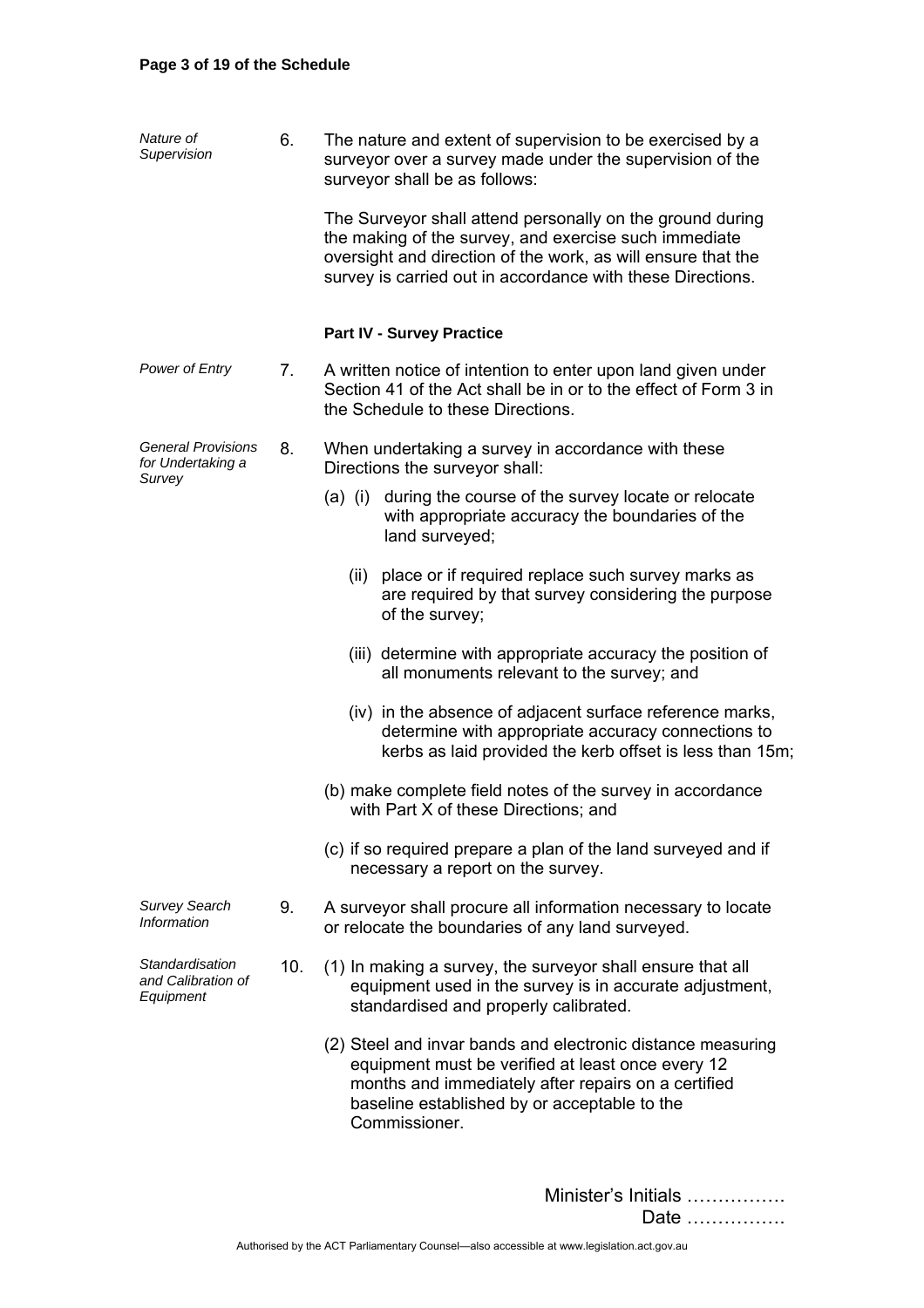|                                       |     | (3) GPS equipment should verified at least once every<br>12 months and immediately after repairs on a geodetic<br>network approved by the Commissioner.                                                        |
|---------------------------------------|-----|----------------------------------------------------------------------------------------------------------------------------------------------------------------------------------------------------------------|
|                                       |     | Details and results of a standardisation and<br>(4)<br>calibration of equipment used for making a survey are to be<br>supplied to the Commissioner on request.                                                 |
| Azimuth                               | 11. | (1) Before adopting a line as the datum for the azimuth of a<br>survey, a surveyor shall determine and confirm the<br>position of the marks defining such line.                                                |
|                                       |     | (2) Whenever possible the defining marks shall be<br>contained within a single registered survey.                                                                                                              |
|                                       |     | (3) The bearing of the azimuth line shall:                                                                                                                                                                     |
|                                       |     | (a) be taken from the datum survey either directly or by<br>calculations from stated dimensions; or                                                                                                            |
|                                       |     | (b) be calculated from datum co-ordinate values if the<br>defining marks are CRMs or control marks; or                                                                                                         |
|                                       |     | (c) be obtained from astronomical observations; or                                                                                                                                                             |
|                                       |     | (d) be obtained from GPS observations.                                                                                                                                                                         |
| Connection to<br><b>Control Marks</b> | 12. | (1) If the land being surveyed is not connected by survey to<br>a control survey, a surveyor shall connect the survey to<br>the nearest control mark if within a reasonable distance<br>of the survey.         |
|                                       |     | (2) Measurements between all control marks found or<br>placed, and connections to the survey, must be proved<br>by closed traverse.                                                                            |
|                                       |     | (3) If GPS equipment is used in the making of a survey a<br>surveyor shall connect to at least three control marks<br>the co-ordinates of which are known in the appropriate<br>geocentric datum.              |
| Use of Direct<br>Measurements         | 13. | A surveyor shall measure all boundaries and lines by the<br>most direct method that is reasonable and practicable.                                                                                             |
| <b>Partial Surveys</b>                | 14. | If surveying part of the land in a document of title, the<br>surveyor shall connect such part by actual measurement to<br>monuments or points having a known relation to a corner of<br>the land in the title. |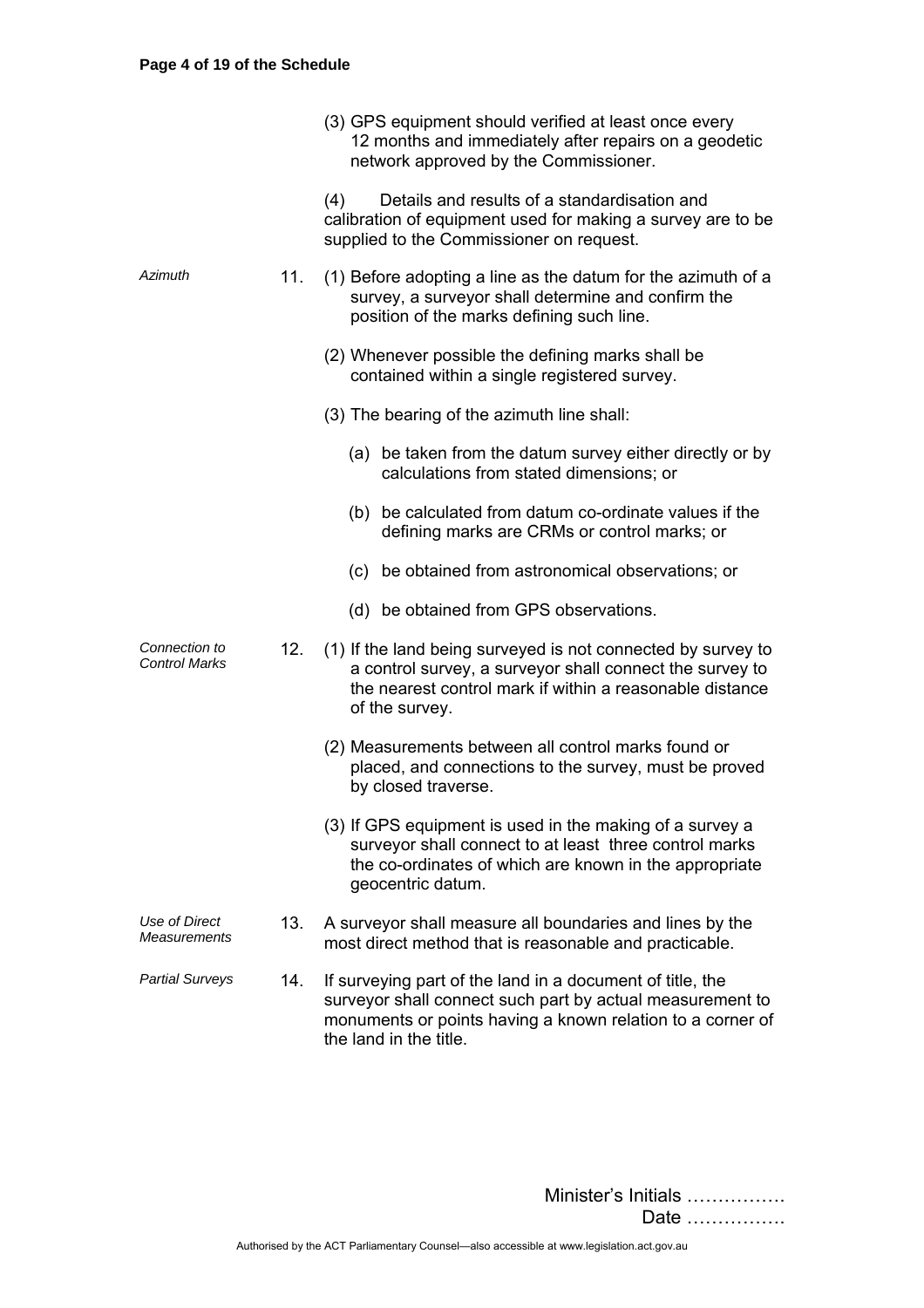# **Page 5 of 19 of the Schedule**

| Location of<br>Easements or<br>Proposed<br>Easements | 15. | (1) Where the land being surveyed is subject to or it is<br>proposed that it be subject to any form of easement the<br>surveyor shall connect such easement or proposed<br>easement by measurement to essential relevant<br>monuments and where practical to corners of the parcel<br>in which the easement is or is to be located.<br>(2) The surveyor shall show on the plan the essential<br>dimensions of the site and shall note it thereon as<br>'easement' or 'proposed easement' as appropriate,<br>provided that the essential dimension to be shown on<br>the plan need not be determined by measurement of the<br>boundaries of the easement or proposed easement<br>unless the circumstances so require. |
|------------------------------------------------------|-----|----------------------------------------------------------------------------------------------------------------------------------------------------------------------------------------------------------------------------------------------------------------------------------------------------------------------------------------------------------------------------------------------------------------------------------------------------------------------------------------------------------------------------------------------------------------------------------------------------------------------------------------------------------------------------------------------------------------------|
| Marking Urban<br>Surveys                             | 16. | (1) Where a surveyor makes an urban survey the surveyor<br>shall whenever possible firmly mark each corner thereof<br>(including corners of each parcel of land in a subdivision)<br>with a peg or mark of a nature as prescribed in Direction<br>34.                                                                                                                                                                                                                                                                                                                                                                                                                                                                |
|                                                      |     | (2) Where it is not possible or practical to mark a corner the<br>surveyor shall:                                                                                                                                                                                                                                                                                                                                                                                                                                                                                                                                                                                                                                    |
|                                                      |     | (a) place a reference mark adjacent to the corner, and                                                                                                                                                                                                                                                                                                                                                                                                                                                                                                                                                                                                                                                               |
|                                                      |     | (b) note on the plan that the corner was not marked.                                                                                                                                                                                                                                                                                                                                                                                                                                                                                                                                                                                                                                                                 |
|                                                      |     | (3) Where a surveyor makes an urban survey the surveyor<br>shall mark distinctly and durably all lines which form or<br>are to form the boundaries between parcels on unfenced<br>boundaries with pegs or marks as prescribed in<br>Direction 34 placed at intervals of not more than 200m,<br>and the position shown on the plan.                                                                                                                                                                                                                                                                                                                                                                                   |
|                                                      |     | (4) Making of urban surveys shall not be completed until<br>land servicing has reached a stage where all CRMs.<br>reference marks and corner marking will be durable and<br>stable.                                                                                                                                                                                                                                                                                                                                                                                                                                                                                                                                  |
| Connections to<br>CRMs where<br>available            | 17. | Where a surveyor makes an urban survey and the land<br>surveyed abuts or comprises a road or street or other public<br>place:                                                                                                                                                                                                                                                                                                                                                                                                                                                                                                                                                                                        |
|                                                      |     | (a) in which CRM(s) have been placed adjacent to the<br>survey but not connected to any other survey the<br>surveyor shall:                                                                                                                                                                                                                                                                                                                                                                                                                                                                                                                                                                                          |
|                                                      |     | (i) connect the subject land to such CRM(s) by a<br>closed traverse which includes the CRM(s) and a<br>control mark; and                                                                                                                                                                                                                                                                                                                                                                                                                                                                                                                                                                                             |
|                                                      |     | (ii) record the derived co-ordinate values of the<br>CRM(s) on the plan of survey.                                                                                                                                                                                                                                                                                                                                                                                                                                                                                                                                                                                                                                   |
|                                                      |     |                                                                                                                                                                                                                                                                                                                                                                                                                                                                                                                                                                                                                                                                                                                      |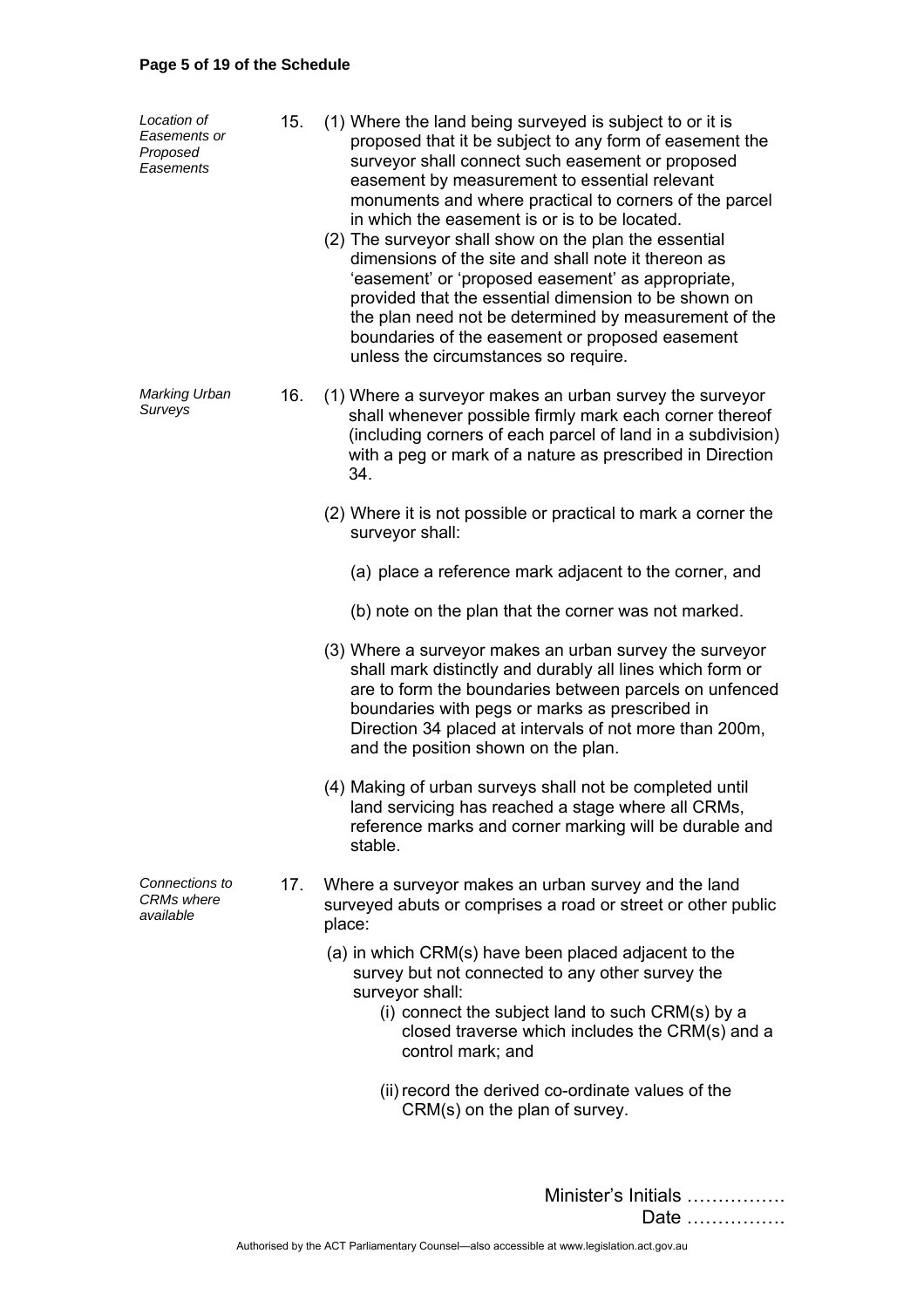| (b) in which CRM(s) have been placed adjacent to the |
|------------------------------------------------------|
| survey and are shown on another registered plan the  |
| surveyor shall connect to those marks by closed      |
| traverse and show connections on the plan.           |

*Placement of Reference Marks for Urban Surveys*  18. (1) Where a surveyor makes an urban survey for any purpose and the land surveyed: (a) abuts a road or street in which, within the limits of the frontage of the land surveyed: (i) reference marks have not been placed or have been disturbed, the surveyor shall place a reference mark near each extremity of the boundary of the land where it abuts the road or street, including at road intersections; (ii) reference marks or CRMs have not been placed or have been disturbed, the surveyor shall place reference marks at intervals of not more than 200m throughout the length of the frontage of the land surveyed; (b) does not abut a road or street, the surveyor shall place 2 reference marks suitable for azimuth. (2) The requirement of subclause (1)(a) is subject to the condition that a reference mark need not be placed within 25m of another reference mark or CRM. *Marking Rural Surveys* 19. Where a surveyor makes a rural survey the surveyor shall mark distinctly and durably all lines which form or are to form the boundaries between parcels: (a) with a peg or mark as prescribed in Direction 34 together with lockspits cut in the direction of each unfenced boundary from each corner and angle; and (b) on unfenced boundaries with pegs or marks and lockspits as prescribed in Direction 34 placed at intervals of not more than 200m and the position shown on the plan. *Reference Marks for Rural Surveys* 20. Reference marks shall be placed on rural surveys in accordance with the following: (a) where the land surveyed is not being subdivided - at least two reference marks suitable for redefinition of the survey; (b) where the land surveyed is being sub-divided - at least 2 reference marks in respect of each parcel;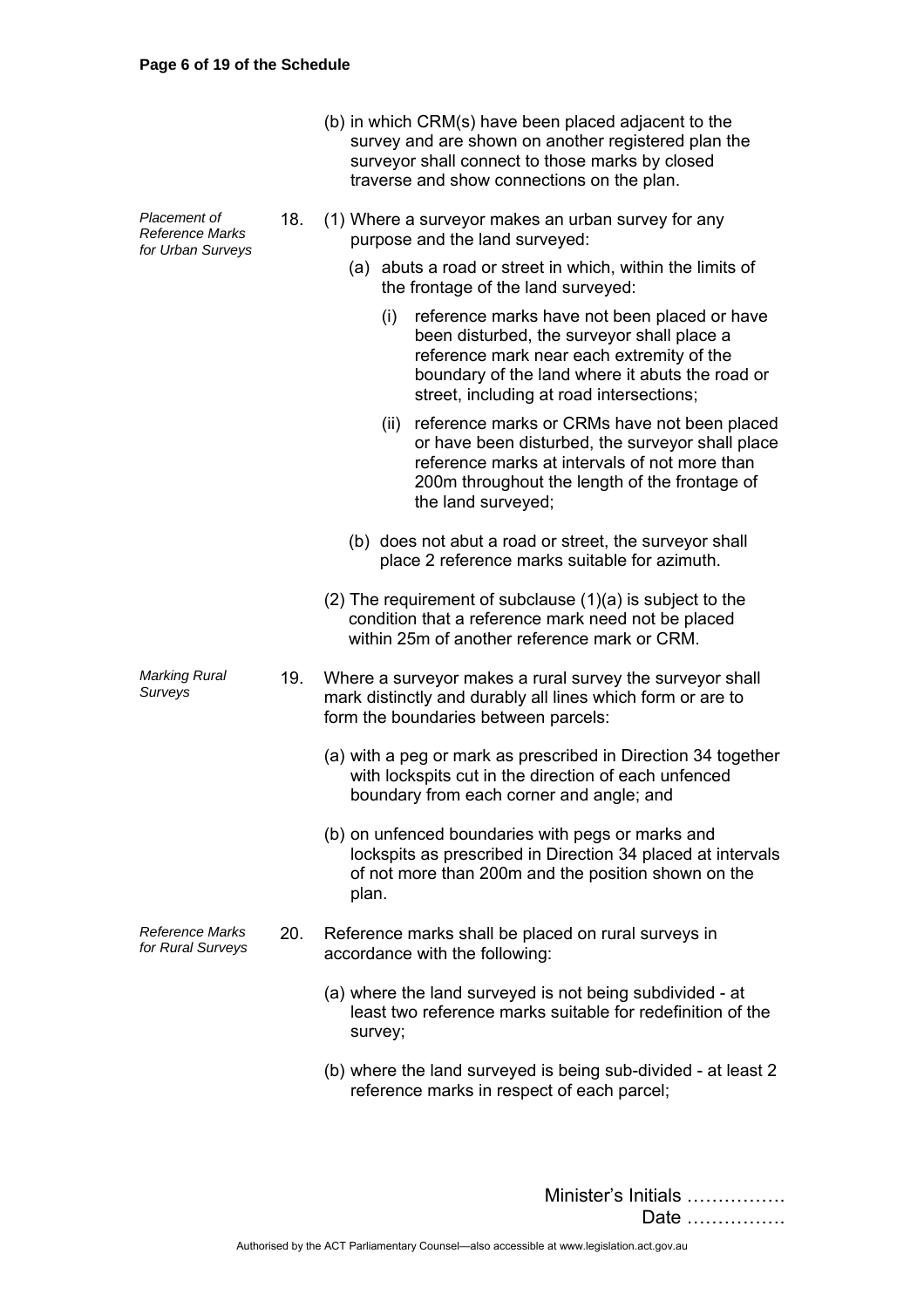*Original* 

*Shown* 

- (c) where a boundary other than a road frontage exceeds 2000m - additional reference marks at intervals of not more than 1500m; and
- (d) where a boundary required to be marked in accordance with the Directions is a road frontage - pairs of reference marks suitable for azimuth at intervals of not more than 1000m along such boundary, and one reference mark at each extremity of that boundary.
- *Surveys of Rural or Reserved Roads* 21. When making a survey of a rural or reserved road a surveyor shall:
	- (a) measure and mark definitely and durably all lines which form the boundary of one side of the road with pegs or marks and lockspits of the nature prescribed in Direction 34;
	- (b) place pegs or marks at each angle along the surveyed boundary and where the distance between angles is in excess of 200m at intervals of not more than 200m except where angle marks are intervisible the distance should not exceed 300m;
	- (c) mark with the prescribed pegs or marks each angle of the unsurveyed boundary; and
	- (d) place pairs of reference marks suitable for azimuth at intervals of not more than 1000m along the surveyed boundary and one reference mark at each extremity thereof.

## **Part V - Re-determination of Boundaries**

- *Adoption of Original Survey Marks* 22. Where a surveyor makes a resurvey of land in a Crown Grant or Crown Lease or part thereof the boundaries as originally marked on the ground shall be adopted as the true boundaries, even though the bearings and lengths appearing in a relevant plan or document do not agree with those between the corresponding monuments.
- *Variation from Dimensions to be*  23. Where a corner peg and reference mark or control mark are found a surveyor shall determine the bearing and distance between them, and if a difference from the original reference is disclosed the surveyor shall decide from other evidence which of the monuments to adopt, and shall note details of such evidence and difference on the plan.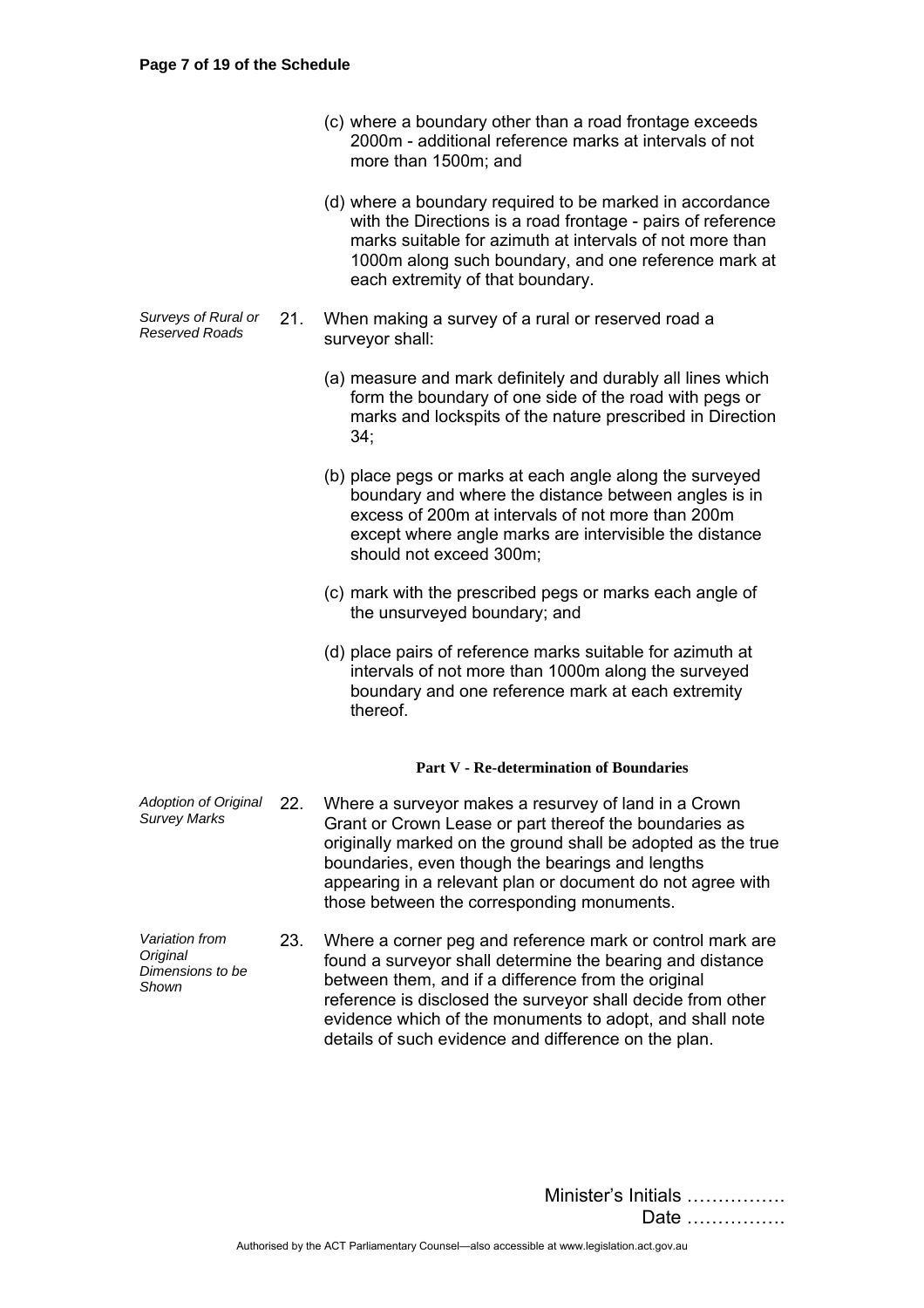## **Page 8 of 19 of the Schedule**

| Practice to be<br>Adopted where<br>Original Marks are<br>Missing or<br>disturbed | 24. | Where monuments of an original survey are missing or<br>disturbed the surveyor shall determine the boundaries and<br>corners of the subject land by measurement in correct<br>relation to boundaries of adjacent parcels of land and<br>parcels of land on opposite sides of roads, and to fences,<br>and to such other evidence of correct location as may be<br>found after full investigation and inquiry.              |
|----------------------------------------------------------------------------------|-----|----------------------------------------------------------------------------------------------------------------------------------------------------------------------------------------------------------------------------------------------------------------------------------------------------------------------------------------------------------------------------------------------------------------------------|
| Disclosure of<br><b>Excess or Shortage</b>                                       | 25. | (1) Where a measurement discloses a boundary of land<br>surveyed to be longer or shorter than is indicated in the<br>document of title to such land a surveyor shall verify the<br>length of such boundary and record appropriate entries<br>in field notes, and show in such notes and on any plan of<br>the survey the monuments adopted.                                                                                |
|                                                                                  |     | (2) In the absence of monuments defining the land surveyed<br>a surveyor shall indicate whether there is sufficient land<br>available to permit the adoption of such measurement<br>without causing any encroachment upon or hiatus with<br>any road, street or lane or upon any adjoining or<br>adjacent parcel of land.                                                                                                  |
| Reference to Old<br>Marks to be Shown<br>on Field Notes and<br>Plans             | 26. | (1) A surveyor shall indicate in field notes and in any plan of<br>survey the nature and position, or non-existence of all<br>monuments relevant to the survey.                                                                                                                                                                                                                                                            |
|                                                                                  |     | (2) A monument shall not be recorded as missing, lost or<br>destroyed unless a thorough search for it has been<br>made, and when it is so recorded measurements to its<br>probable location shall be entered in the field notes.                                                                                                                                                                                           |
|                                                                                  |     | (3) Where a surveyor ascertains during the making of any<br>survey that control marks or co-ordinated reference<br>marks are missing, disturbed or likely to be disturbed the<br>surveyor shall report the fact to the Commissioner.                                                                                                                                                                                       |
| Variation in the<br><b>Position of Non-</b><br><b>Tidal Streams</b>              | 27. | (1) Where since the date of any survey there has been a<br>change in the position of any non-tidal stream forming a<br>boundary of land to be surveyed caused otherwise than<br>by gradual and imperceptible accretion or erosion, then<br>in any subsequent survey, the position of such bank as it<br>was immediately before such change shall be relocated<br>after examination of all relevant accessible information. |
|                                                                                  |     | (2) The middle line of a stream need not be determined by                                                                                                                                                                                                                                                                                                                                                                  |

Minister's Initials ……………. Date …………….

survey is made so requires.

offsets nor marked unless the purpose for which the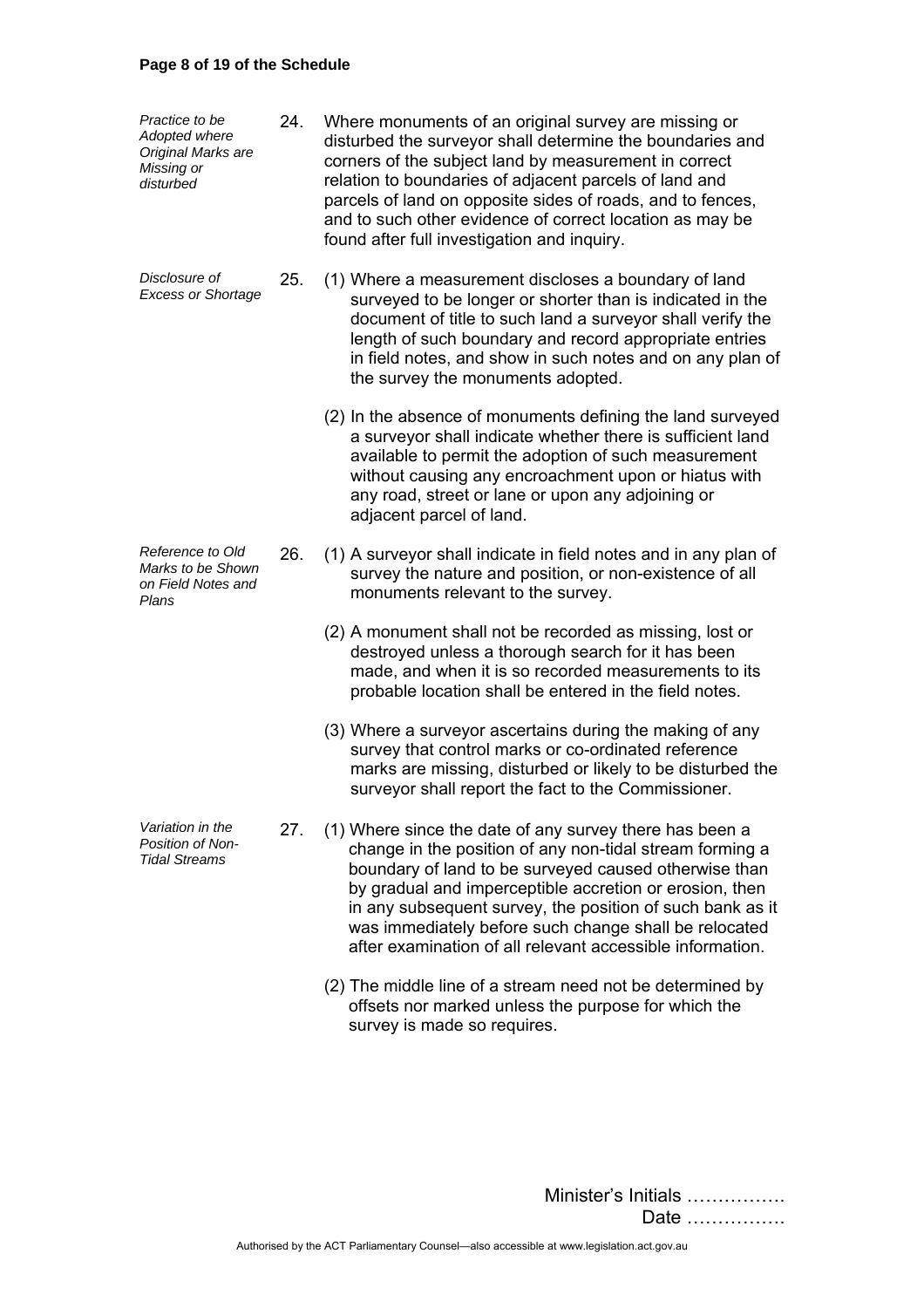# **Page 9 of 19 of the Schedule**

| Variation in the<br>Position of High<br><b>Water Mark</b> | 28. | Where since the date of any survey there has been a<br>change in the position of high-water mark forming a<br>boundary of land to be surveyed caused otherwise than by<br>gradual and imperceptible accretion or erosion, then in any<br>subsequent survey the position of mean high-water mark as<br>it was immediately before such change shall be relocated<br>after examination of all relevant accessible information. |
|-----------------------------------------------------------|-----|-----------------------------------------------------------------------------------------------------------------------------------------------------------------------------------------------------------------------------------------------------------------------------------------------------------------------------------------------------------------------------------------------------------------------------|
|                                                           |     | <b>Part VI - Irregular Boundaries</b>                                                                                                                                                                                                                                                                                                                                                                                       |
| Location of<br>Irregular Natural<br>Boundary              | 29. | Where the land surveyed has an irregular natural feature as<br>a boundary, a surveyor shall take such measurements as<br>may be necessary to accurately determine each change of<br>course or direction of the boundary.                                                                                                                                                                                                    |
| Use of<br>Photogrammetric<br>Methods                      | 30. | Notwithstanding the provisions of Direction 13, the<br>Commissioner may authorise the determination of natural<br>boundaries by photogrammetric methods, or by a remote-<br>sensing method approved by the Commissioner.                                                                                                                                                                                                    |
| Location of other<br>Irregular<br><b>Boundaries</b>       | 31. | (1) Where an irregular fence must be used to define a<br>boundary a surveyor shall carefully traverse it and place<br>the angle points of the boundary in such a way that the<br>boundary shall follow the material of the fence at the<br>surface of the ground.                                                                                                                                                           |
|                                                           |     | (2) Angle points shall be substantially marked by the<br>surveyor, and the nature thereof shown on the plan.                                                                                                                                                                                                                                                                                                                |
| Definition of High<br><b>Water-Mark</b>                   | 32. | (1) High-water mark in a document relating to land shall,<br>unless a contrary intention appears, be taken to mean<br>the line of mean high-tide, between the ordinary high-<br>water spring and ordinary high-water neap tides.                                                                                                                                                                                            |
|                                                           |     | (2) The boundary of land abutting on tidal water shall,<br>unless a contrary intention appears, be taken to be the<br>mean high-water mark.                                                                                                                                                                                                                                                                                 |
|                                                           |     | (3) Where it is not reasonably practicable for a surveyor to<br>determine an inaccessible or irregular high-water mark,<br>the surveyor may determine it approximately by<br>reference to regular or approximately regular curves, or<br>to right lines or to any combination thereof, and, in these<br>circumstances, it shall not be essential to place marks<br>on the mean high-water mark.                             |
| Area to be<br>Determined by<br>Survey                     | 33. | The area of land abutting on a non-tidal stream or on tidal<br>water shall be ascertained by the surveyor, and shall<br>include all lands to the bank or the high-water mark as the<br>case may be.                                                                                                                                                                                                                         |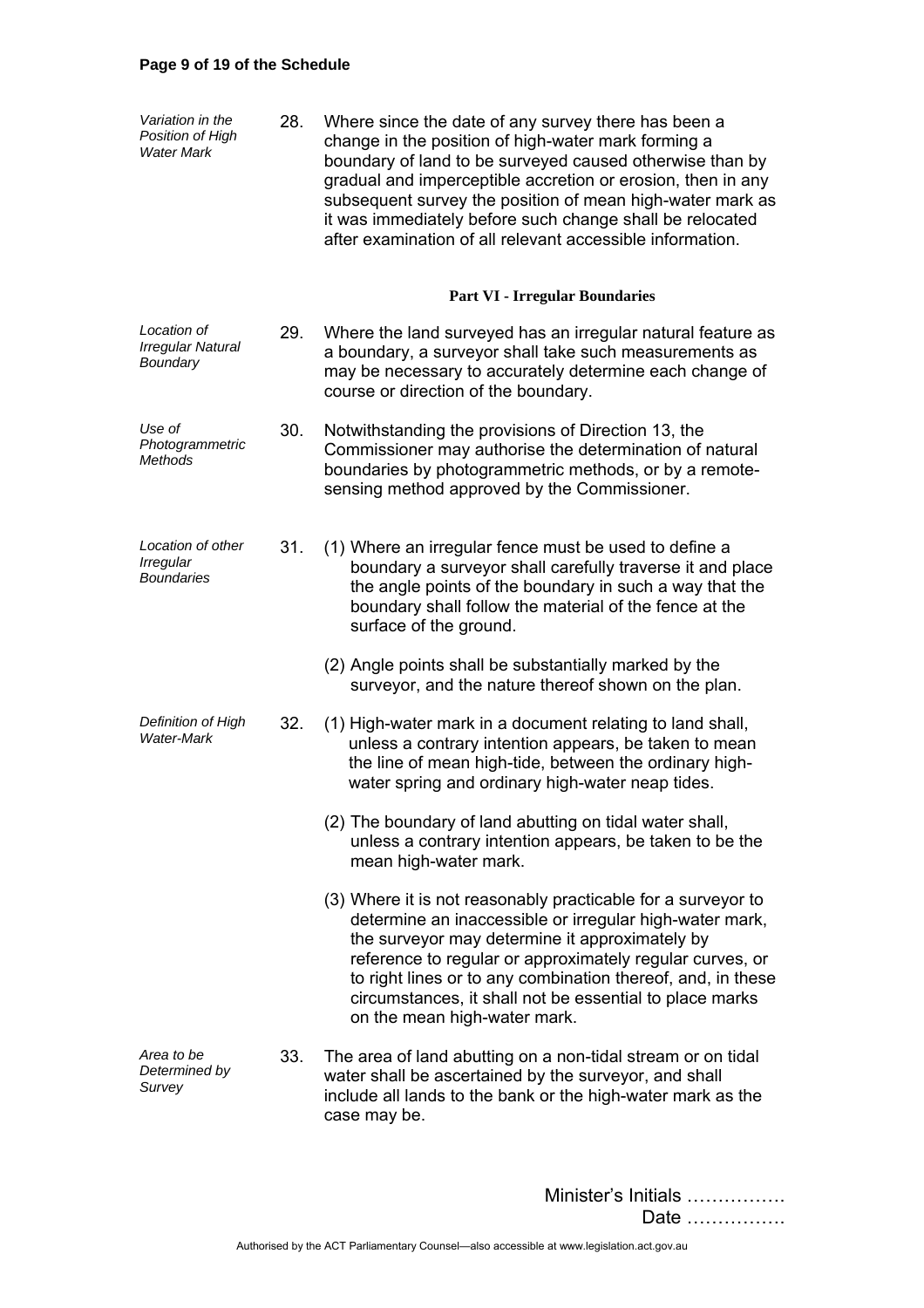#### **Part VII - Nature and Position of Marks**

*Description of Description of* 34. (1) Where any line or corner of any portion of a survey is Marks required to be marked in accordance with these Directions, the points shall be firmly marked with a peg; drill hole in rock, concrete, or other similar material; a chisel mark or nail in fixed timber; or otherwise suitably marked. (2) For rural surveys, or surveys of blocks of 5000  $m^2$  or more, all pegs shall be of sound durable wood at least 350mm long and not less than 75mm by 75mm section at the top end. (3) For urban surveys of blocks less than 5000  $m^2$  pegs shall be of sound durable wood at least 250mm long and not less than 75mm by 40mm section at the top end. (4) Angles and tangent points along road or street frontages in other than urban surveys shall be marked with pegs of sound durable wood at least 350mm long and not less than 75mm x 75mm in section at the top end. (5) All pegs shall be pointed for approximately two-thirds of their length and shall be bevelled at the top. (6) The centre of the top of all pegs shall represent the survey point, provided that where conditions prevent the correct centring of pegs a tack shall be placed eccentrically to represent the survey point. (7) All pegs are to be placed upright point downwards so that the top is not more than 75mm above the ground level in the case of a rural survey and 40mm above the ground level in the case of an urban survey and the surrounding earth shall be securely rammed. (8) Lockspits shall consist of trenches 1.5m long, 200mm wide at the surface and 150mm deep dug in the direction of the boundary lines and commencing 300mm from each corner or angle or may consist of packed stones of similar dimensions. (9) Where any corner, angle or other point is marked other than with a peg, where practicable wings shall be cut in solid rock, concrete or fixed timber, 75mm long 20mm wide and 10mm deep commencing 50mm from the corner or where the surface renders it desirable lines may be painted at least 300mm long and 20mm wide.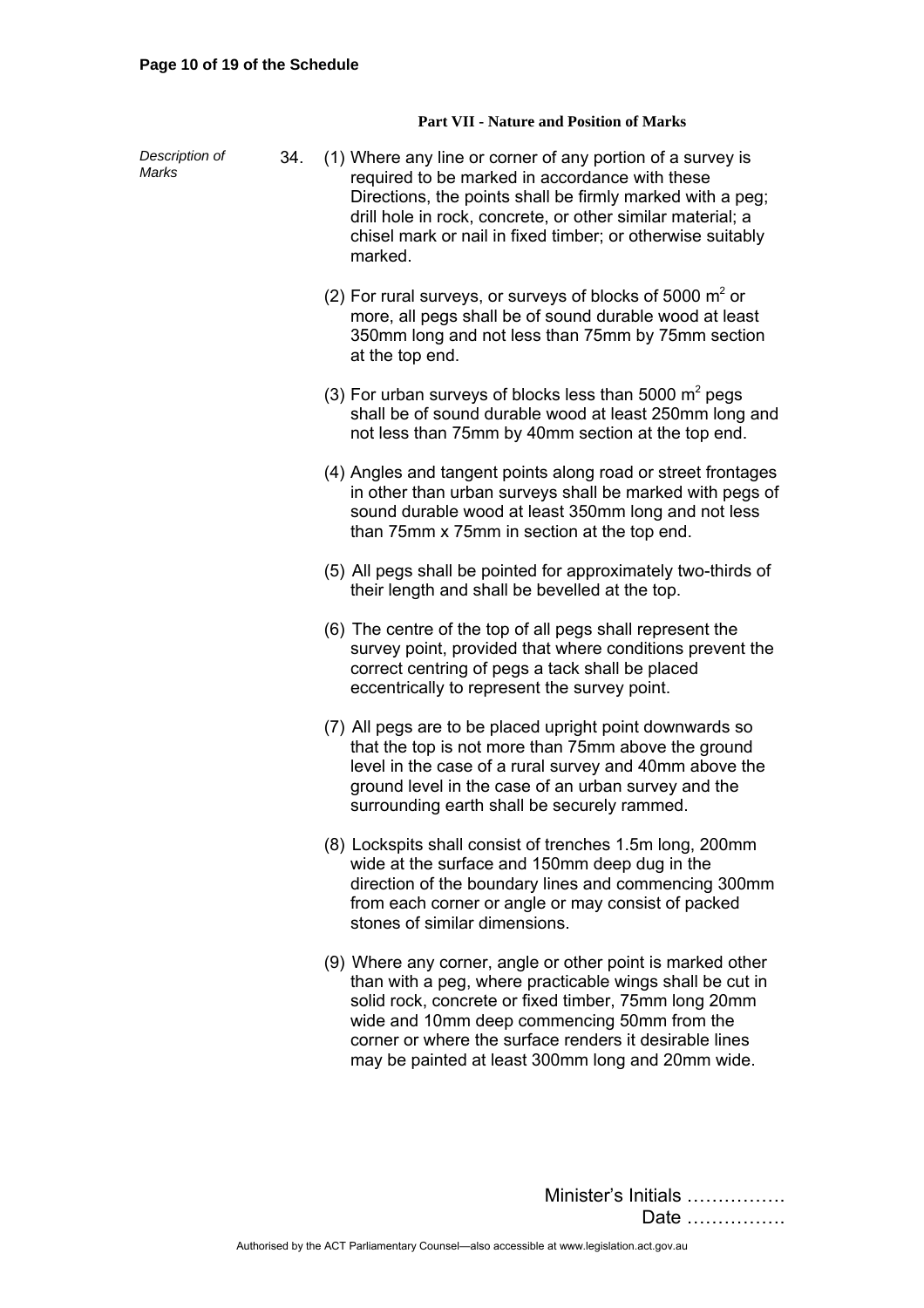#### **Page 11 of 19 of the Schedule**

*Description of* 

| Description of  | (1) Where a surveyor is required to place reference marks in |
|-----------------|--------------------------------------------------------------|
| Reference Marks | accordance with these Directions - they shall consist of:    |

- (a) a reinforced concrete block in the form of a truncated pyramid at least 375mm long, 150mm square at the lower end and 100mm square at the upper end, with a galvanised nail or other suitable metal plug not less than 75mm long inserted therein;
- (b) a galvanised iron pipe at least 300mm long and 10mm internal diameter with a wall thickness of not less than 3mm;
- (c) a galvanised iron spike at least 100mm long driven into fixed timber with a wing 75mm long cut into the timber and directed to the galvanised iron spike;
- (d) a drill hole cut into a kerb or other substantial structure at least 5mm in diameter and 10mm deep with a wing 75mm long and directed thereto;
- (e) a drill hole at least 10mm in diameter and 25mm deep cut into bedrock with a wing 75mm long and directed thereto where such bedrock exists within 300mm of the natural surface of the ground;
- (f) an appropriate chisel mark cut into the sound wood of a suitable tree; or
- (g) a mark of a durable character or a specific point on a permanent or substantial structure.
- (2) Where a surveyor has placed or has found a reference mark referred to in either sub-clause (1)(a) or (1)(b) of this Direction or a control mark more than 400mm below the natural surface of the ground, the depth shall be indicated on the plan.

*Description of CRMs* 

- 36. A CRM shall be either:
	- (a) a non-corrosive metal plaque set in a concrete kerb;
	- (b) a deep driven stainless steel rod; or
	- (c) such other mark as approved by the Commissioner.

37. (1) Where these Directions require a surveyor to place reference marks the surveyor shall place them adjacent to the corner, angle or line mark, in selected positions designed to preserve them from disturbance, and the reference mark shall not be more than 25m from the corner, angle or line mark to which it is connected.

*Reference Marks and CRMs* 

*Placement of*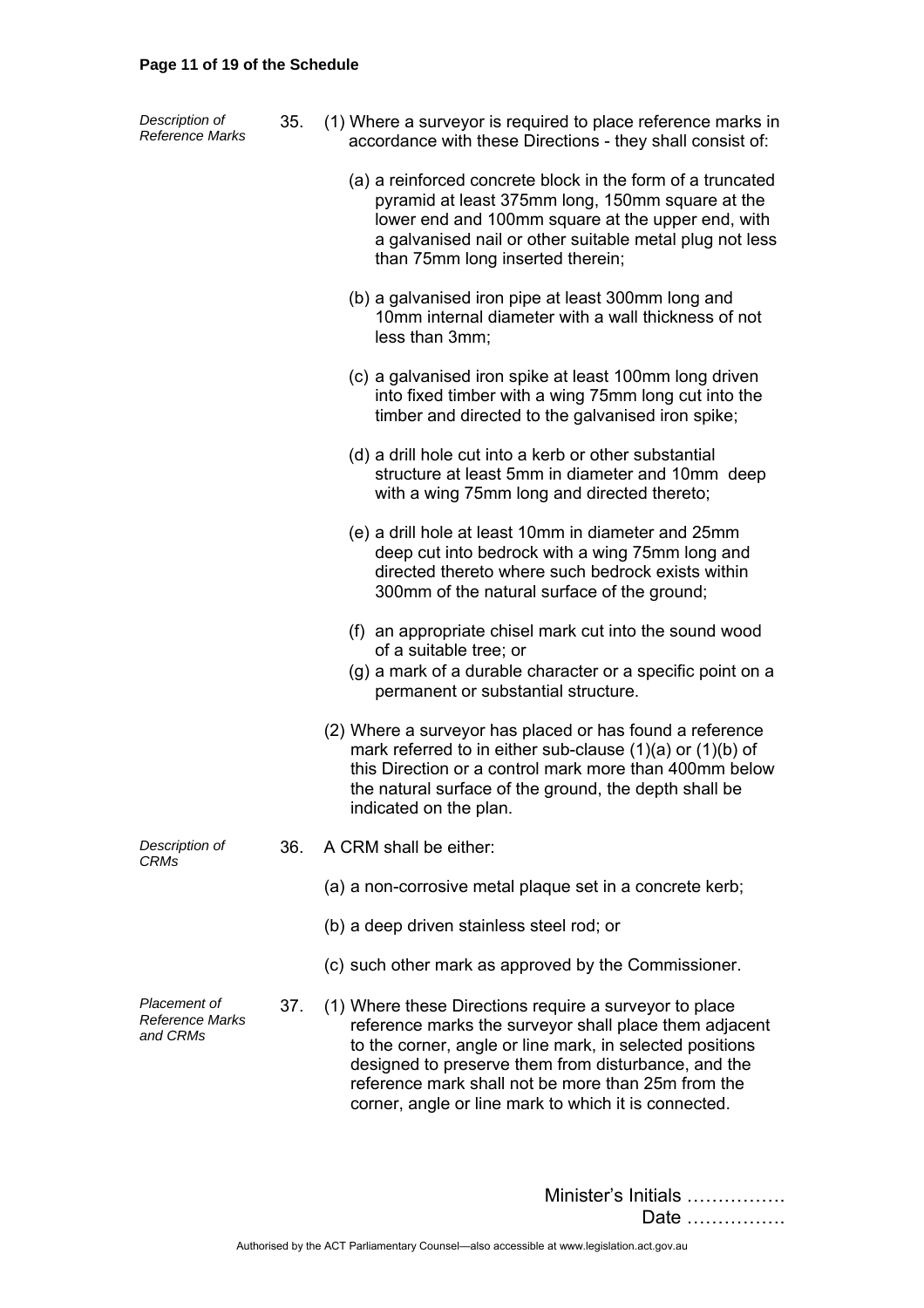|                            |     | (2) Where a reference mark is placed in a road it shall be<br>placed at a suitable distance from the existing road<br>boundary; such distance shall be determined at the<br>discretion of the surveyor having regard to the existence<br>of any water, lighting or other services for which<br>provision is or has to be made.                                                                                                |
|----------------------------|-----|-------------------------------------------------------------------------------------------------------------------------------------------------------------------------------------------------------------------------------------------------------------------------------------------------------------------------------------------------------------------------------------------------------------------------------|
|                            |     | (3) CRMs of a type described in Direction 36(b) or (c) are<br>required to be placed at a ratio of at least 1 such CRM<br>per one 100 parcels of land or part thereof.                                                                                                                                                                                                                                                         |
|                            |     | $(4)$ CRMs of the type described in Direction 36(a) shall be<br>installed along roads at intervals of not more than 150m<br>throughout the length of the land surveyed and should<br>have a clear line of sight to adjacent CRMs.                                                                                                                                                                                             |
|                            |     | (5) Where a CRM is installed in such a position that it has,<br>or the surveyor may have reason to consider that it may<br>have in future, clear line of sight only to one other CRM<br>then the surveyor shall place nearby a reference mark<br>and shall connect the CRM to it by closed traverse.                                                                                                                          |
|                            |     | (6) Where these Directions require a surveyor to place a<br>CRM of the type described in Direction 36, the surveyor<br>shall determine the AHD reduced level of the CRM to an<br>accuracy of Class LC or better as specified in SP1 and<br>promptly provide the results to the Commissioner.                                                                                                                                  |
| Connections to be<br>Shown | 38. | Where a surveyor is required to place a reference mark, the<br>requirement shall include the connection by direct measurement<br>from the mark to the survey made by the surveyor.<br><b>Part VIII - Accuracy of Surveys</b>                                                                                                                                                                                                  |
| <b>Angular Checks</b>      | 39. | A surveyor who makes a survey which exceeds a length of<br>10km on level or undulating country, 8km on steep country<br>or 6km on mountainous country shall check the surveyor's<br>angular work by astronomical observations, by GPS<br>observations or by a complete angular close and shall not,<br>for this purpose, interpolate any angular measurement<br>made by another surveyor.                                     |
| <b>Angular Closure</b>     | 40. | Wherever practical a complete angular close shall be<br>obtained. The observed angular misclose shall not exceed<br>20 seconds plus $10\sqrt{n}$ seconds where 'n' is the number of<br>traverse angular stations either for the whole surround or<br>between and including stations at which astronomical or<br>GPS observations for azimuth have been made; provided<br>always that any misclose shall not exceed 2 minutes. |
| Closure of<br>Surround     | 41. | (1) A surveyor shall check all measurements and where the<br>nature of the survey permits, the check shall be by the<br>mathematical closure of the lines in all surrounds in the<br>survey.                                                                                                                                                                                                                                  |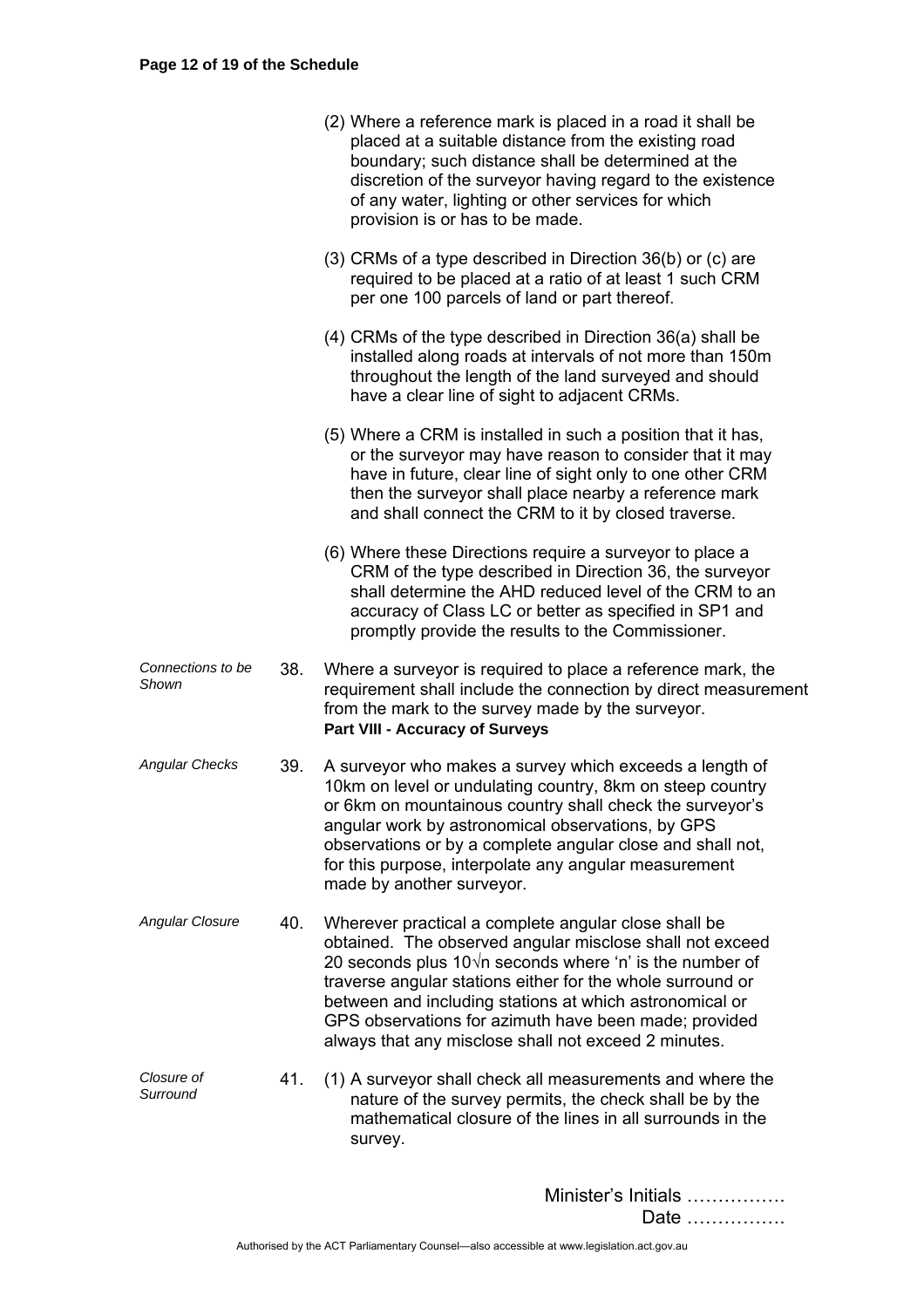|                              |     | (2) The closure of any survey must be such that the length<br>of the misclose vector must not exceed:<br>(a) 15mm + 100 ppm of the perimeter for boundaries<br>crossing level or undulating country; or<br>(b) 15mm + 150 ppm of the perimeter for boundaries<br>crossing steep or mountainous country. |
|------------------------------|-----|---------------------------------------------------------------------------------------------------------------------------------------------------------------------------------------------------------------------------------------------------------------------------------------------------------|
|                              |     | (3) The misclose vector may be determined as $\sqrt{(a^2+b^2)}$<br>where 'a' is the misclose in eastings and 'b' is the<br>misclose in northings.                                                                                                                                                       |
| Accuracy of<br>Measurement   | 42. | (1) When making a survey, a surveyor must measure all<br>lengths to an accuracy of 6mm + 30 ppm or better at a<br>confidence level of 95%.                                                                                                                                                              |
| Classification of<br>Country |     | (2) For the purposes of Directions 39 and 41, country shall<br>be deemed to be:                                                                                                                                                                                                                         |
|                              |     | (a) level, where slopes do not exceed 3 degrees;                                                                                                                                                                                                                                                        |
|                              |     | (b) undulating, where slopes vary between 3 and 10<br>degrees;                                                                                                                                                                                                                                          |
|                              |     | (c) steep, where slopes vary between 10 and 15<br>degrees; and                                                                                                                                                                                                                                          |
|                              |     | (d) mountainous, where slopes are greater than 15<br>degrees.                                                                                                                                                                                                                                           |
| <b>Surveys using GPS</b>     | 43  | (1) When making a survey of other than an irregular natural<br>boundary using GPS equipment, a surveyor must use<br>an approved GPS surveying technique that will achieve<br>an accuracy of Class B or better, as specified in SP1.                                                                     |
|                              |     | (2) When making a survey of an irregular natural boundary<br>using GPS equipment, a surveyor must use an<br>approved GPS surveying technique that will achieve an<br>accuracy of Class C or better, as specified in SP1.                                                                                |
|                              |     | (3) The procedures used when operating GPS must be in a<br>manner approved by the Commissioner, and the details<br>and results of the least squares adjustment are to be<br>supplied to the Commissioner on request.                                                                                    |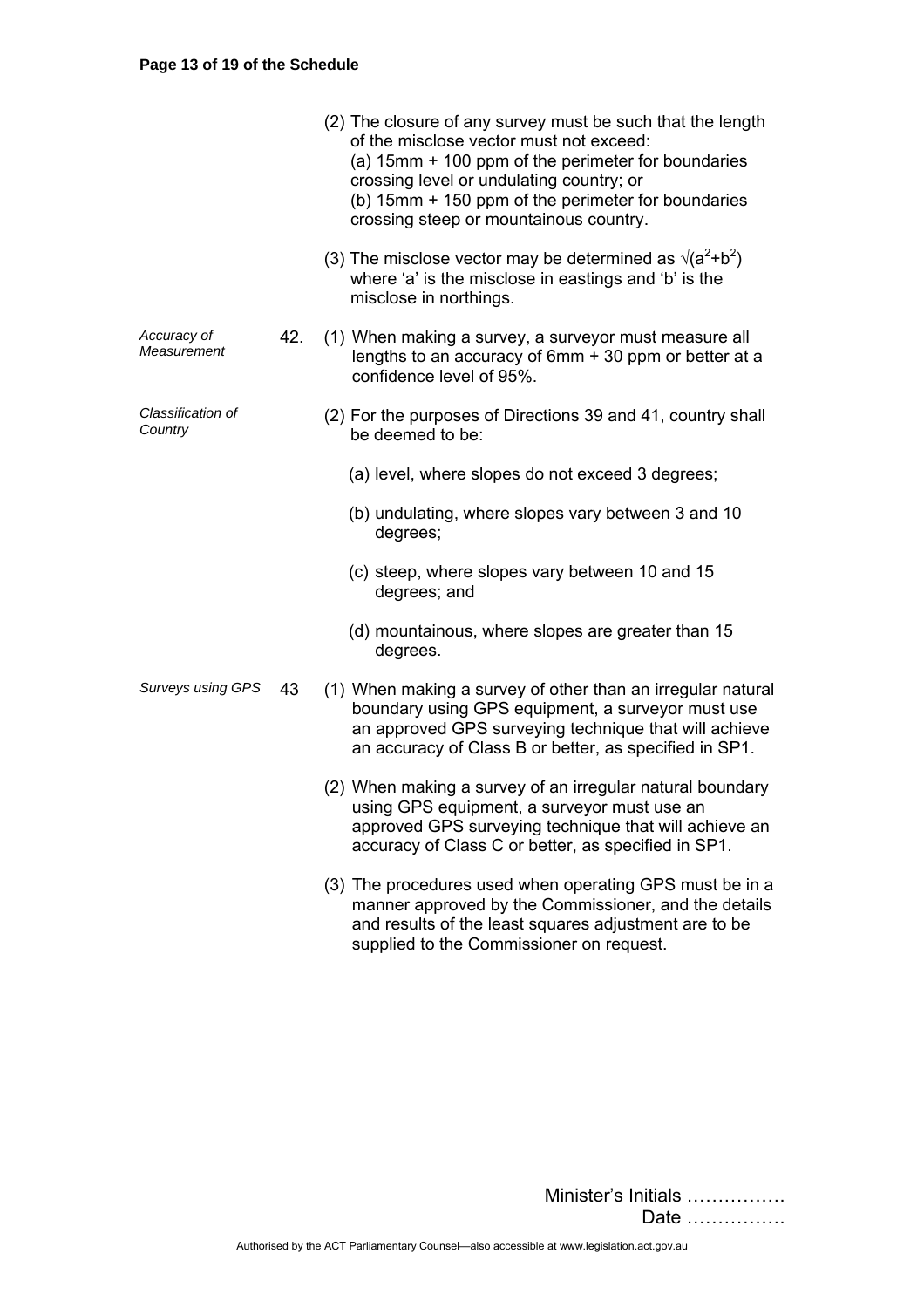|                                      |     | <b>Part IX - Identification Surveys and Remarking</b>                                                                                                                                                                                                                                                                                              |
|--------------------------------------|-----|----------------------------------------------------------------------------------------------------------------------------------------------------------------------------------------------------------------------------------------------------------------------------------------------------------------------------------------------------|
| Identification<br><b>Surveys</b>     | 44. | (1) A surveyor may make:                                                                                                                                                                                                                                                                                                                           |
|                                      |     | (a) a survey (commonly known as an Identification<br>Survey) of a previously measured parcel of land for<br>the purpose of re-identification of the boundaries<br>thereof, or of its location in relation to adjoining<br>interests in such a manner as may be required by the<br>nature of such survey; and                                       |
|                                      |     | (b) a survey requiring the remarking of a previously<br>surveyed parcel of land in such a manner and with<br>such marks in such position as may be specially<br>required by the client, but such survey shall not<br>include one required in connection with any<br>disposition of land or of any interest in land.                                |
|                                      |     | (2) Where such a survey is made in accordance with this<br>Direction, the provision of Directions 6, $8(a)(i)$ , (ii), (iii), (iv),<br>(b), 42 and 46 to 51 both inclusive (but no other provision of<br>these Directions) shall apply in respect thereof.                                                                                         |
| <b>Surveys of Lesser</b><br>Accuracy | 45. | (1) A surveyor may make a survey for a purpose not<br>requiring strict accuracy under arrangement made<br>between the surveyor and the surveyor's client and in<br>such a manner and with such marking as may be agreed<br>upon between them. A sketch made in accordance with<br>this Direction shall show monuments as approximately<br>located. |
|                                      |     | (2) Where a survey is made in accordance with this<br>Direction the surveyor shall endorse on the sketch a<br>certificate in or to the effect of Form 2 in the Schedule to<br>these Directions.                                                                                                                                                    |
|                                      |     | (3) Where a survey is made in accordance with this<br>Direction no other provision of these Directions shall<br>apply in respect thereof.                                                                                                                                                                                                          |
| Lodging of Plans                     | 46. | Plans or sketches prepared in association with surveys<br>made under Directions 44 and 45 may be lodged with the<br>Office of the Commissioner for Surveys who shall keep a<br>register of all such plans.                                                                                                                                         |
|                                      |     | <b>Part X - Field Notes</b>                                                                                                                                                                                                                                                                                                                        |
| <b>Field Notes</b>                   | 47. | (1) A surveyor shall make neat, precise, complete and<br>readily intelligible field notes of every survey in<br>accordance with the usage of surveyors.                                                                                                                                                                                            |
|                                      |     | (2) The field notes shall show in a distinctive manner any<br>supplementary information such as references to official<br>documents and measurements not made by the<br>surveyor as considered necessary for clarity.<br>Minister's Initials<br>Date                                                                                               |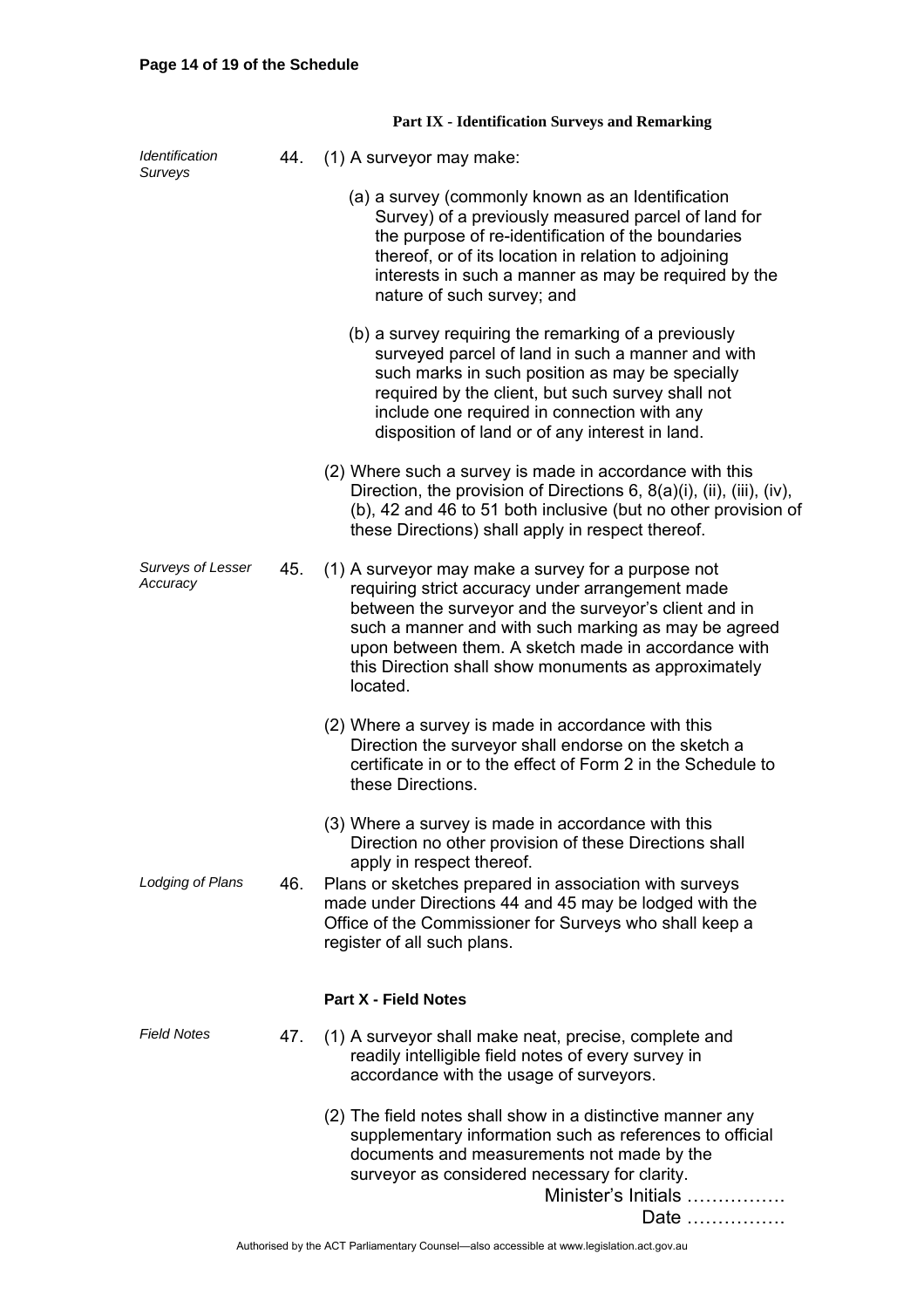|                                                           |     | (3) Indexes and cross-references shall be used in such a<br>manner as would facilitate the preparation of a complete<br>and accurate plan from the field notes without reference<br>to any additional records and without further explanation. |
|-----------------------------------------------------------|-----|------------------------------------------------------------------------------------------------------------------------------------------------------------------------------------------------------------------------------------------------|
|                                                           |     | (4) No erasures shall be made and all amendments shall be<br>initialled by the surveyor.                                                                                                                                                       |
| Information to be<br>Shown                                | 48. | The field notes shall show:                                                                                                                                                                                                                    |
|                                                           |     | (a) all the facts, readings and observations immediately they<br>are ascertained by the surveyor, together with<br>coefficients of standardisation and calibration of<br>measuring equipment;                                                  |
|                                                           |     | (b) the date, station and latitude and longitude thereof, and<br>full particulars of all astronomical observations made in<br>the course of the survey;                                                                                        |
|                                                           |     | (c) the datum line of the survey and the origin of the<br>azimuth adopted and, where a level is required, will<br>clearly state the datum of levels and bench marks used<br>to establish that level;                                           |
|                                                           |     | (d) all angles or bearings observed: recorded in degrees,<br>minutes, and seconds of arc or decimal parts thereof<br>and all such bearings shall be recorded and expressed<br>clockwise from zero to 360 degrees; and                          |
|                                                           |     | (e) the names of estates, houses, roads, streets, lanes,<br>rivers, creeks, lakes and the like, and house numbers as<br>far as material to the survey and ascertainable by the<br>surveyor.                                                    |
| <b>Alternative Methods</b><br>of Recording<br>Information | 49. | If a survey has been recorded in whole or in part by<br>electronic methods, field notes and a paper copy of the<br>reduced and formatted electronic data must be retained in a<br>manner which facilitates the preparation of a complete and   |
|                                                           |     | accurate plan from the data without recourse to other<br>records and without verbal explanation.                                                                                                                                               |
| Disclosure of<br><b>Difficulties</b>                      | 50. | A surveyor shall disclose any doubt, discrepancy or difficulty<br>suggested by or encountered in a survey in the field notes.                                                                                                                  |
| Field Notes to be<br>Signed                               | 51. | A surveyor shall sign as evidence each page or sheet of the<br>field notes and shall indicate thereon:                                                                                                                                         |
|                                                           |     | (a) whether the work shown in the field book was performed<br>personally or under supervision as defined in these<br>Directions; and                                                                                                           |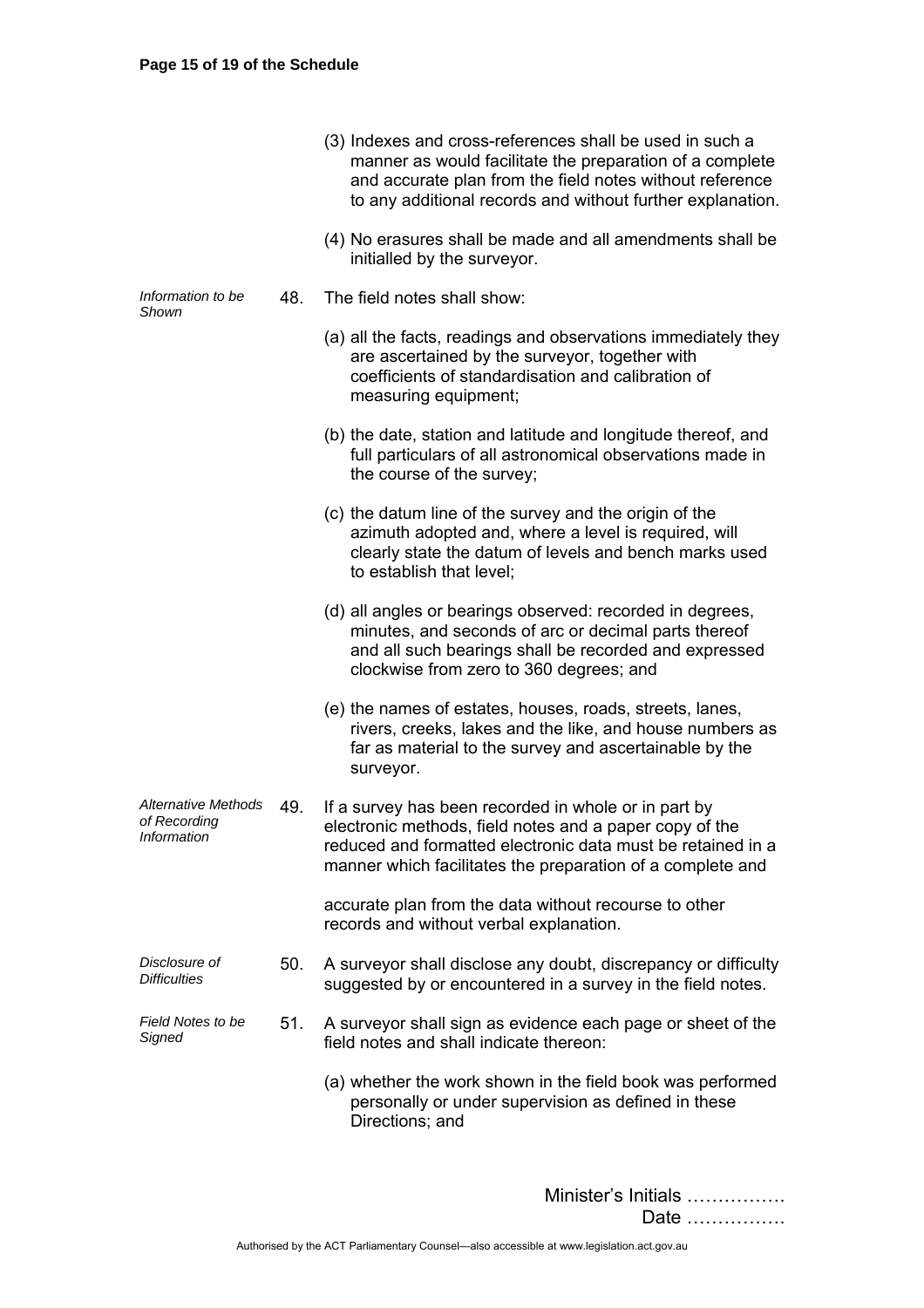(b) the date on which the work recorded on such page was performed.

## **Part XI - Plans**

| <b>Standards for Plans</b>                                | 52. | The "Standards and Specifications for Plans" may be<br>reviewed by the Commissioner and approved and<br>promulgated by the Minister.                                                                                                                                                                                                                                                                                                              |
|-----------------------------------------------------------|-----|---------------------------------------------------------------------------------------------------------------------------------------------------------------------------------------------------------------------------------------------------------------------------------------------------------------------------------------------------------------------------------------------------------------------------------------------------|
| Datum to be Shown                                         | 53. | A surveyor shall show the datum line of the azimuth of a<br>survey in the plan by distinguishing letters placed at the<br>terminals thereof and the nature of the marks defining the<br>datum line shall be noted therein.                                                                                                                                                                                                                        |
| Description of<br>Marks and<br>Connections to be<br>Shown | 54. | A surveyor shall indicate on the plan:                                                                                                                                                                                                                                                                                                                                                                                                            |
|                                                           |     | (a) the nature of any corner, angle or line mark placed<br>which is not a peg;                                                                                                                                                                                                                                                                                                                                                                    |
|                                                           |     | (b) the nature of any reference mark placed together with<br>the relevant essential measurements; and                                                                                                                                                                                                                                                                                                                                             |
|                                                           |     | (c) the nature of any reference mark or CRM found and<br>connected to, together with the relevant measurements.                                                                                                                                                                                                                                                                                                                                   |
| Information to be<br>Shown on Plan                        | 55. | A surveyor shall show in a plan of re-survey or of a<br>subdivision:                                                                                                                                                                                                                                                                                                                                                                              |
|                                                           |     | (a) (i) the nature of all boundaries at the time of the re-<br>survey or of the subdivision, irrespective of how they<br>are marked or defined; and                                                                                                                                                                                                                                                                                               |
|                                                           |     | (ii) if a wall is on a boundary, the boundary shall be<br>described in the plan as 'face of wall' or 'passing<br>through wall', or otherwise, as appropriate: A wall shall<br>not be described as a 'party wall' except in accordance<br>with Section 32 of the City Area Leases Ordinance<br>1936, as applied and modified by Section 5 of the<br>National Lands Ordinance 1989, and/or Sections 27<br>and 28 of the Common Boundaries Act 1981; |
|                                                           |     | (b) the description and width of all walls used in common<br>and the position of the boundary therein;                                                                                                                                                                                                                                                                                                                                            |
|                                                           |     | (c) offsets to all physical objects relevant to the survey<br>within 1m of the boundaries; and                                                                                                                                                                                                                                                                                                                                                    |
|                                                           |     | (d) offsets to all physical objects relevant to the survey and<br>suitable for use as monuments to redefine a boundary<br>within 3m of the boundaries.                                                                                                                                                                                                                                                                                            |
|                                                           |     |                                                                                                                                                                                                                                                                                                                                                                                                                                                   |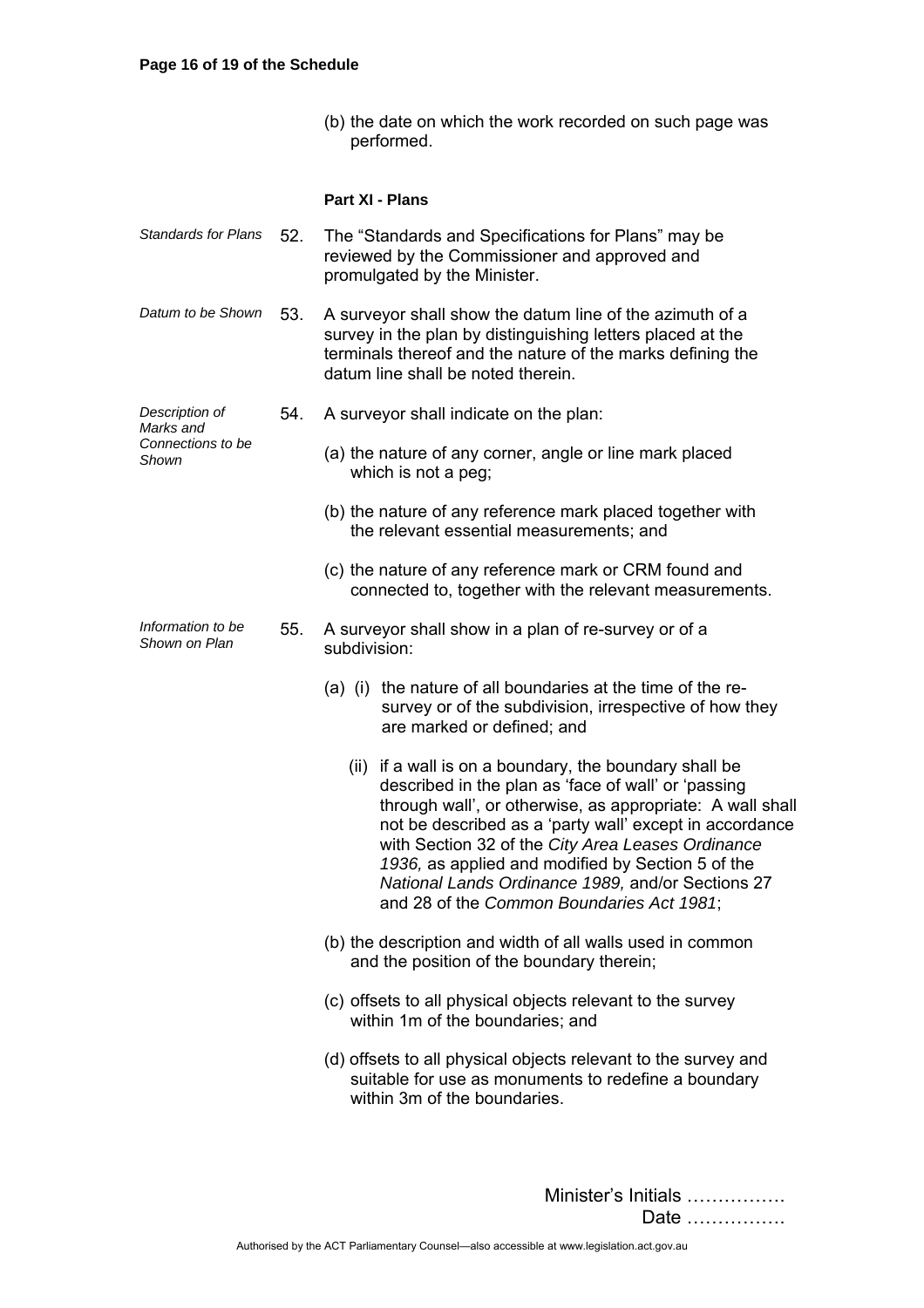# **Page 17 of 19 of the Schedule**

| Certification                             | 56  | (1) Where a surveyor is required to furnish a plan of a<br>survey for lodgement at the Registrar-General's Office<br>the surveyor shall endorse thereon a certificate in or to<br>the effect of Form 1 in the Schedule to these Directions.<br>(2) Such certificate may be incorporated in any certificate<br>required by any law to be endorsed on such plan. |
|-------------------------------------------|-----|----------------------------------------------------------------------------------------------------------------------------------------------------------------------------------------------------------------------------------------------------------------------------------------------------------------------------------------------------------------|
|                                           |     | (3) A surveyor shall disclose any doubt, discrepancy or<br>difficulty suggested by or encountered in a survey in the<br>plan thereof or in an annexure thereto or in an<br>accompanying report.                                                                                                                                                                |
| Requisition                               | 57. | (1) On receipt of a requisition from the Commissioner or the<br>Registrar-General to amend a survey plan or to supply<br>information concerning a survey or plan and which<br>amendment or information is necessary to complete the<br>plan in terms of these Directions, the surveyor<br>concerned shall promptly comply with the requisition.                |
|                                           |     | (2) After certification of the plan by the Commissioner such<br>amendments shall be made by striking through the<br>erroneous matter and inserting the correct information.                                                                                                                                                                                    |
|                                           |     | (3) Amendments and additional information added to a plan<br>shall be initialled and dated by the surveyor.                                                                                                                                                                                                                                                    |
|                                           |     | <b>Part XII - Stratum Surveys</b>                                                                                                                                                                                                                                                                                                                              |
| Requirement for<br><b>Stratum Surveys</b> | 58. | Where a plan of survey of a stratum is required the surveyor<br>shall:                                                                                                                                                                                                                                                                                         |
|                                           |     | (a) mark at ground level the projection of the extremities of<br>the stratum block and relate it to existing boundaries and<br>occupations;                                                                                                                                                                                                                    |
|                                           |     | (b) define the stratum by dimensions of regular, or<br>description of irregular surfaces;                                                                                                                                                                                                                                                                      |
|                                           |     | (c) delineate on the plan the extent of any easement and                                                                                                                                                                                                                                                                                                       |
|                                           |     | fully describe its purpose and limits;                                                                                                                                                                                                                                                                                                                         |
|                                           |     | (d) show on the plan elevations and sections sufficient to<br>delineate the stratum using reduced levels based on the<br>AHD;                                                                                                                                                                                                                                  |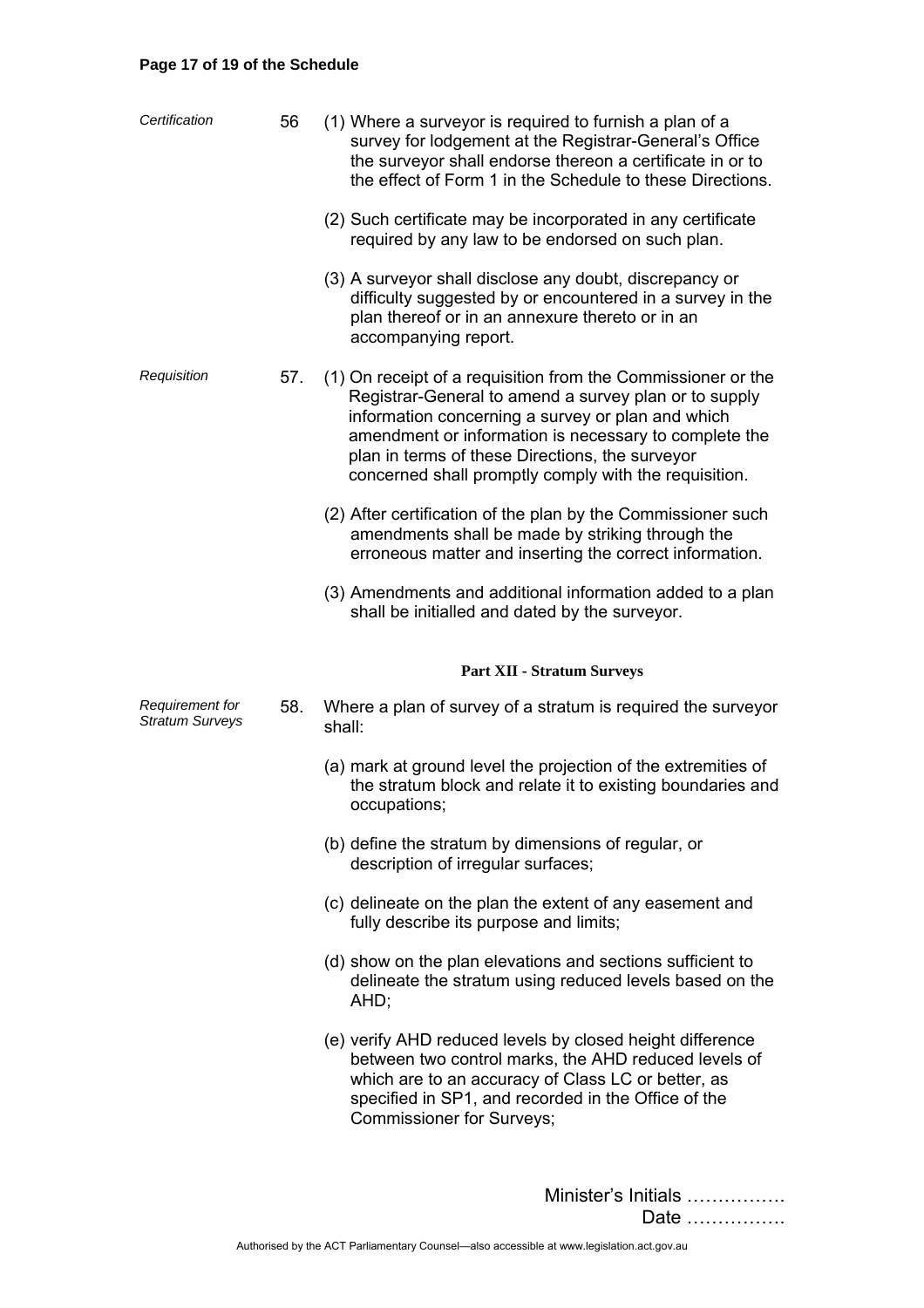- (f) show on the plan the position and reduced level of at least two permanent physical objects adjacent to the stratum; and
- (g) determine all reduced levels to an accuracy of Class LC or better, as specified in SP1.

## **Part XIII - Units Title**

*Survey and Plan* 

- *Requirements* 59. (1) Where a surveyor is required to carry out a survey for the preparation of a Units Plan (within the meaning of the *Unit Titles Act 2001*) it shall be done in accordance with Direction 44.
	- (2) Standards, specifications and/or guidelines for the preparation of Units Plans may be reviewed by the Commissioner and approved and promulgated by the Minister.